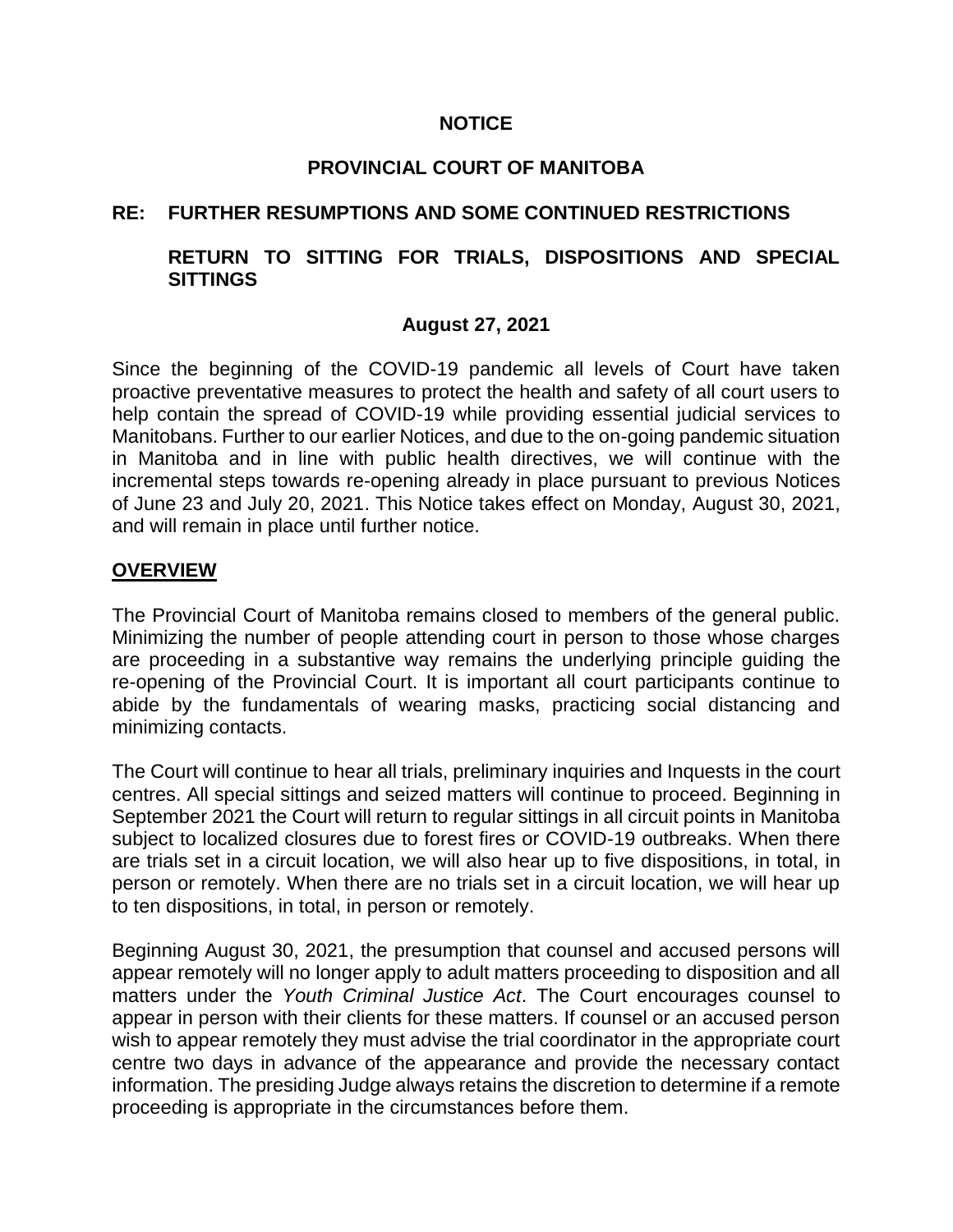The presumption that counsel and accused persons will appear remotely continues to apply to bail applications and all other matters where nothing substantive is expected to take place. In these cases counsel and accused persons should not be attending in person, and the matter should be spoken to remotely.

The Provincial Court of Manitoba remains open to hear applications with respect to urgent matters.

Child Protection dockets will be held in the community or court centre where they are ordinarily heard, with the restrictions to reduce the number of people attending court.

# **COURT CENTRES: WINNIPEG, PORTAGE LA PRAIRIE, BRANDON, DAUPHIN, THE PAS AND THOMPSON**

### Trials and Preliminary Hearings

In the major court centres of Winnipeg, Portage la Prairie, Brandon, Dauphin, The Pas and Thompson, the Provincial Court of Manitoba will hear all in custody and out of custody trials, special sittings and preliminary hearings in person. While the Court remains closed to the general public, those people attending as an accused or a witness may have a maximum of two support people in attendance with them.

For Winnipeg trials and preliminary hearings, counsel are reminded to email the Virtual Assignment Court (VirtualTrialAssignmentCourt@gov.mb.ca) on the morning of the hearing to let the presiding Judge know whether the matter is proceeding so it can be assigned to a trial courtroom as soon as possible. The mailbox is monitored starting at 9:15 a.m. everyday. We remind counsel (and your witnesses) not to gather outside courtroom 302 while awaiting assignment to a trial courtroom. Counsel and their clients can wait anywhere in the courthouse complex as the assignment of the courtroom is done via email.

For all court centres, we remind counsel and witnesses attending court to adhere strictly to the COVID-19 protocols and to maintain social distancing at all times.

#### Bail Applications and Dispositions

Bail applications and in custody dispositions will continue to proceed, with accused persons appearing by telephone or video conference, if available. All bails will proceed on the presumption all parties appear remotely, including support people.

The presumption of remote appearance by counsel no longer applies to in custody or out of custody dispositions. In a case where counsel or an accused wish to appear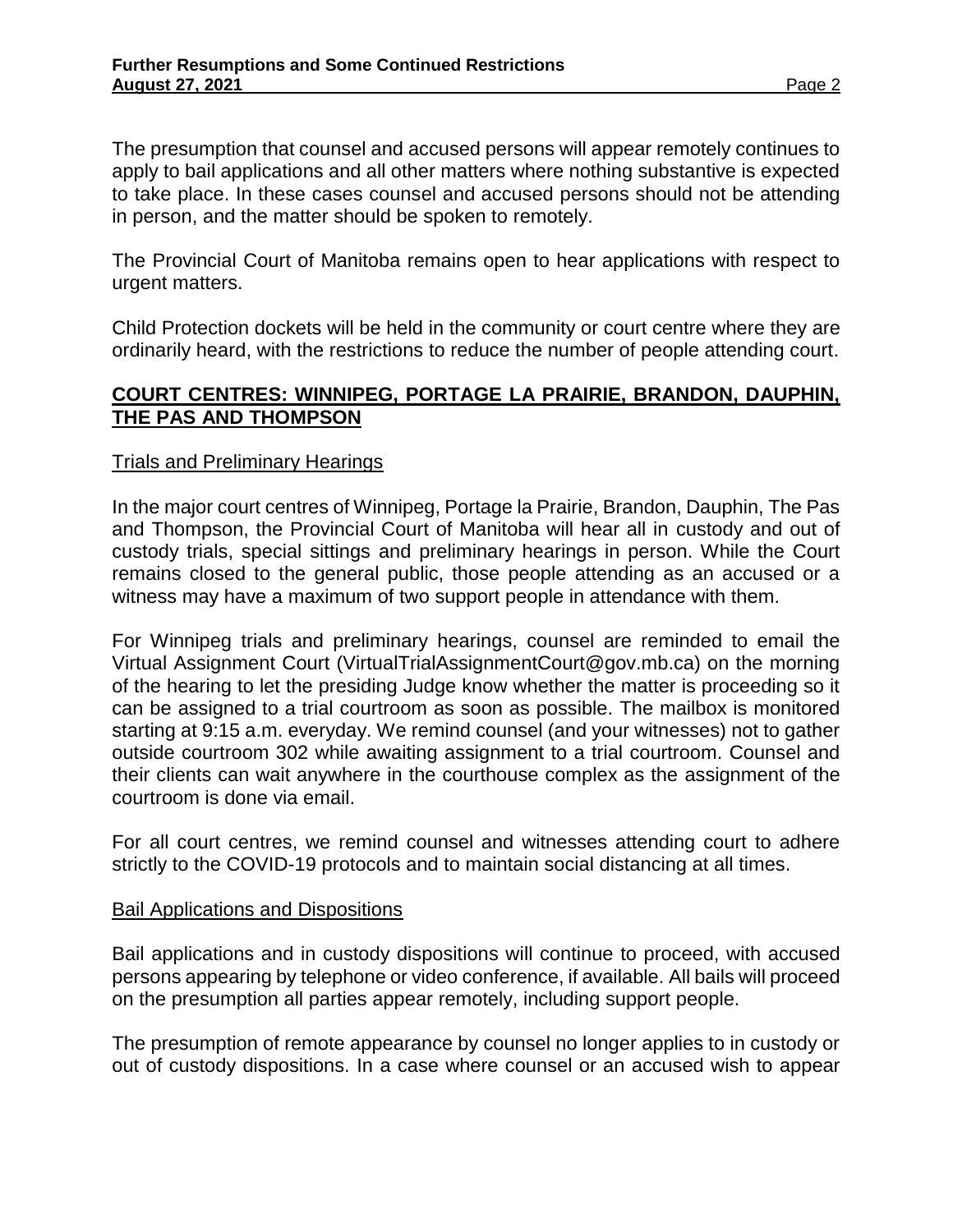remotely, notice must be provided to the appropriate trial coordinator two days in advance along with the required contact information.

The preferred platform for remote appearance dispositions is video-conferencing where available. It is expected counsel will provide an accurate time estimate of the disposition. Where video conferencing is not available for any of the parties or the Court, the parties can appear by telephone. It is incumbent on counsel to ensure they are on a phone line where they can communicate clearly with the Court, and where there is no background noise or interruptions. The presiding Judge retains the discretion to determine if the matter is appropriate to proceed remotely.

# **WINNIPEG**

# Provincial Court Counter (PCC) Dockets and Other Intake Dockets

The Provincial Court Counter Dockets and all other dockets will continue to be held virtually. No one is allowed to attend in person. For Provincial Court Counter Dockets in Winnipeg, those without counsel will be asked to phone into court to address their matter by calling either 204-948-3138 or 204-945-4612 between 8:30 a.m. and 2:00 p.m. to speak to a Staff Justice of the Peace.

### Gun Prohibition Court

Beginning September 13, 2021, Gun Prohibition Court will resume sitting in person every second Monday of the month at 2:00 p.m. in courtroom 402 **for scheduled hearings only.** All other matters appearing on this docket not set for hearing must either proceed virtually via remote appearance, arranged in advance with the Trial Coordinator, or be adjourned to a future docket.

#### Legal Aid Administrative Court

Legal Aid Administrative dockets will continue to proceed virtually, all parties are to appear remotely.

#### Private Prosecution Court

All Private Prosecution matters will continue to be administratively adjourned to future dockets. The Court will notify the parties of the next date. Any peace bonds that can be dealt with remotely should be scheduled by contacting the Disposition Coordinator and set for a virtual appearance.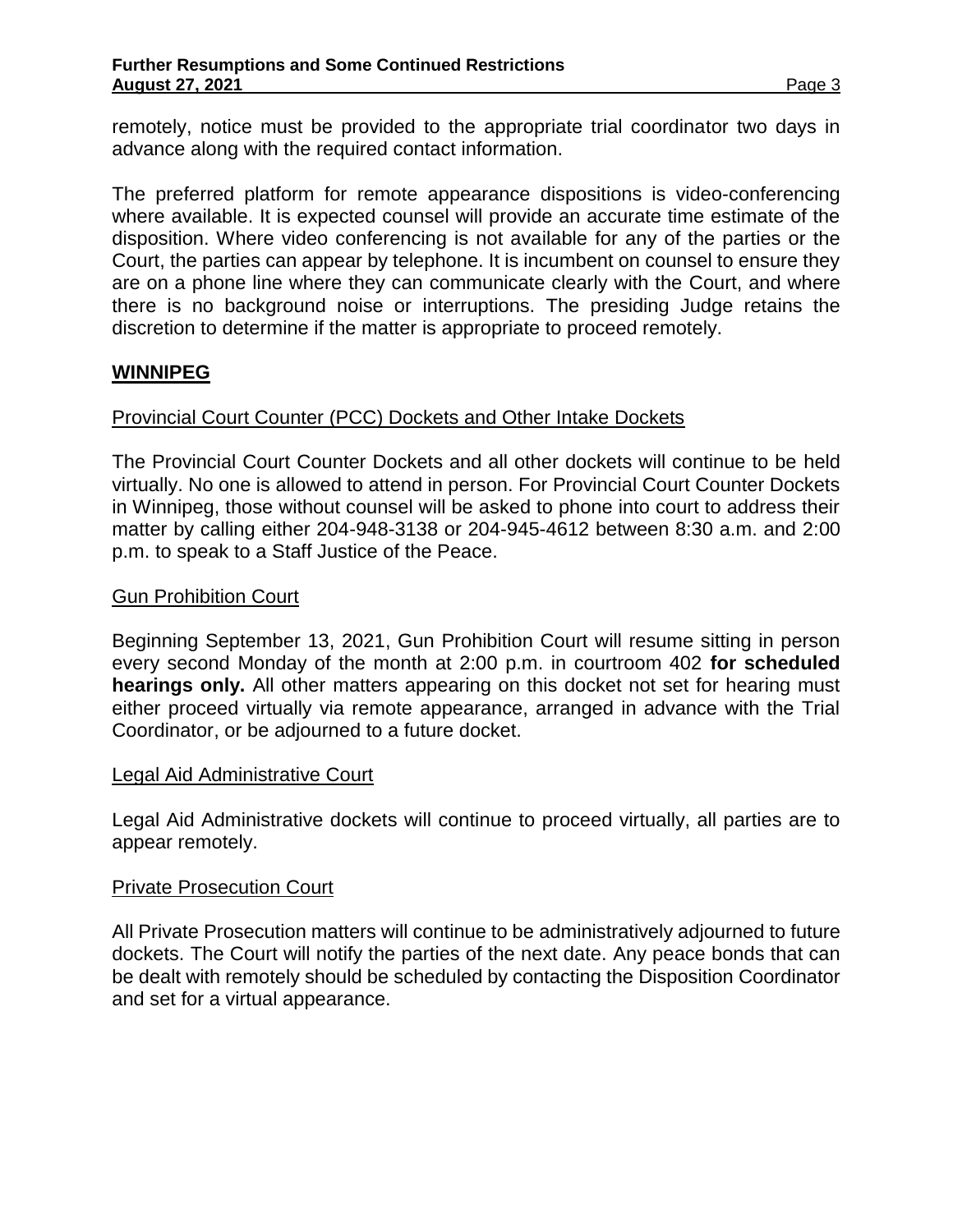### **CHILD PROTECTION**

Child Protection proceedings are considered to be a priority in the essential services provided by the Court during this time and therefore Child Protection dockets from the court circuit points will occur in the circuit location, or if that is not possible, court centres of Winnipeg, Thompson, The Pas, Dauphin and Portage la Prairie, on the same date the Child Protection docket was to take place in the circuit court. The practices set out in our Notice of April 16, 2020, will continue except only those persons essential to the proceedings can appear in person. Counsel are to coordinate staggered appearances to allow for physical distancing and facilitate remote attendance wherever possible.

Counsel may attend but are encouraged to appear by telephone for the Child Protection dockets.

Child Protection, *Family Maintenance Act* and Private Guardianship trials will proceed as scheduled. Counsel are encouraged to contact the appropriate court centre to arrange teleconference case management meetings to discuss alternative options. The Court remains available to hear applications with respect to urgent matters, especially where those can be arranged with the parties attending remotely.

### **PROTECTION ORDERS**

Protection Order applications will continue to be heard by Judicial Justices of the Peace.

# **CASE MANAGEMENT CONFERENCES**

Case Management Conferences will continue as scheduled, but will be conducted by videoconference where available, or by teleconference.

#### **PROVINCIAL OFFENCES COURT- WINNIPEG**

Beginning August 30, 2021, the Provincial Offences Court Office at 373 Broadway Avenue, Winnipeg, will re-open to the public for limited in person *Highway Traffic Act*, Provincial Offences and By-law hearings.

Only those with matters scheduled in advance for a hearing will be permitted to attend in person along with any witnesses.

Some *Highway Traffic Act* matters will proceed virtually. If your matter can proceed virtually, and you agree to do so, you will be contacted directly by the Court with the date and time of your hearing along with instructions of how to attend remotely. All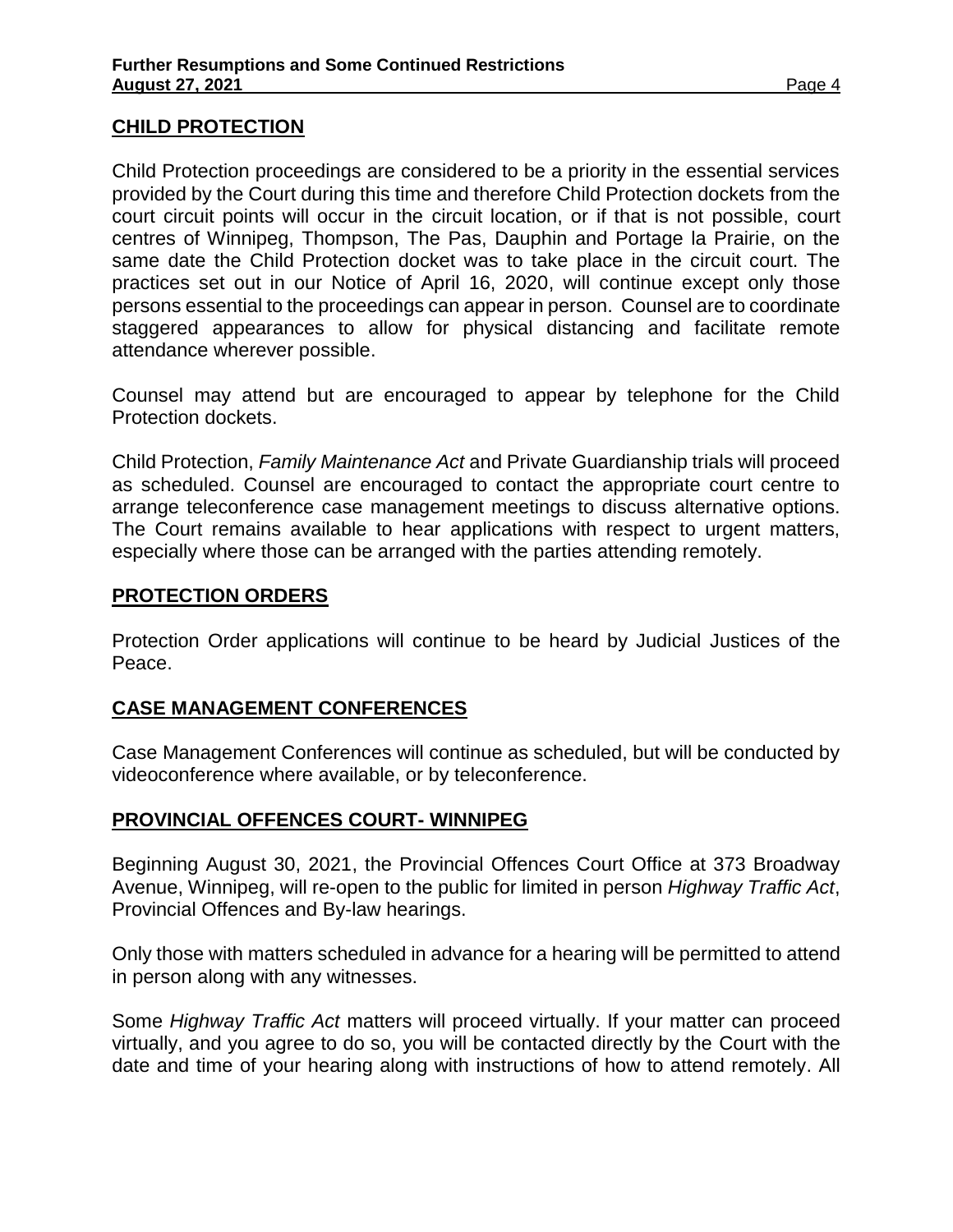matters that have previously been scheduled to proceed virtually will proceed as scheduled.

If you receive a Provincial Offence ticket you must contact the Court by calling 204-945-3156 or 1-800-282-8069 between the dates and before the final response date on your ticket. The court office remains open to accept fine payments only if other remote options cannot be utilized.

# **CIRCUIT LOCATIONS**

All special sittings, in custody and out of custody trials/preliminary hearings and scheduled dispositions will proceed in all circuit locations. All participants are expected to follow the COVID-19 protocols in each circuit location so the matters can proceed safely and within the public health guidelines.

The circuit court locations continue to be closed to the general public and are only open to those people necessary to the proceedings before the courts. Those people attending as an accused or a witness may have a maximum of two support people in attendance with them. The only people in the court facility should be those who are proceeding to trial or disposition, all others will have to wait outside or any other space where social distance can be accommodated, while they are waiting for their matter to proceed before the Court.

Sheriff Officers will be assuming significant extra duties related to maintaining and enforcing COVID-19 safety protocols. As a result, it is necessary that the only people transported, in custody, are those people who will have trials proceeding in these communities. If a matter resolves in advance, it should proceed to disposition in the nearest open court centre and the transport should be cancelled. It is imperative that counsel communicate in advance regarding the trial proceeding. Counsel must confirm with Sheriff Services at least 48 hours in advance that the transport of the person for court is required. If such confirmation is not received by Sheriff Services, the person will NOT be transported to the community, to prevent the prisoner from being isolated for up to 14 days.

#### Virtual Dockets

Virtual dockets will continue to be held for all circuit locations from the circuit location, with the exception of the Regional JJP Criminal dockets (see below). A virtual docket is intended to be an opportunity for counsel to discuss or review the status of the matter, however, accused persons should **not** be attending court in person. Defence counsel are expected to have made every effort to contact their client and discuss their case prior to the court proceeding. If a matter can be dealt with remotely, the matter can proceed.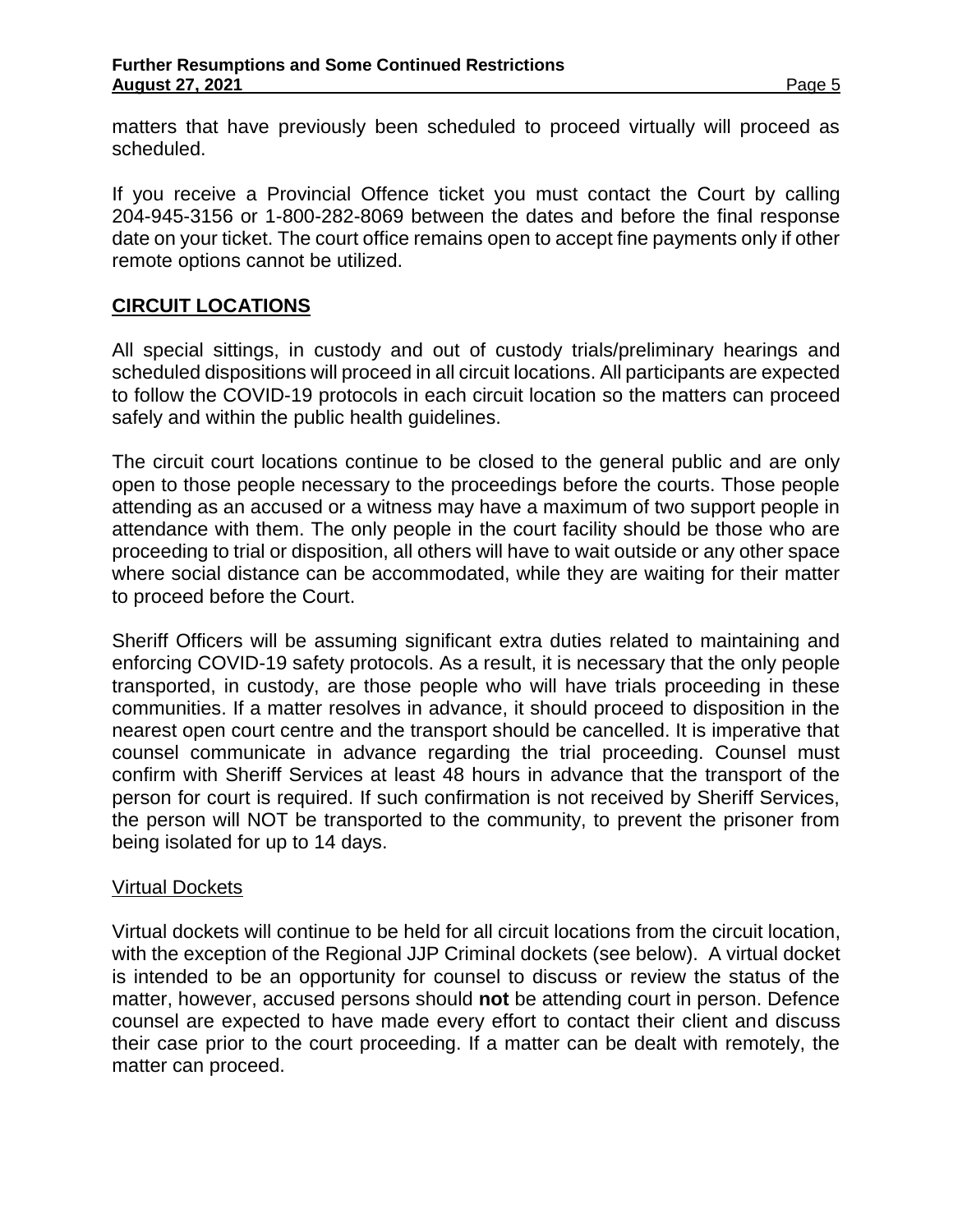Please note, any in custody accused who is transported to attend for a matter outside a court centre (Winnipeg, The Pas, Portage la Prairie, Brandon, Dauphin or Thompson) or if they share transport with a new admission or someone from another correctional centre, will have to isolate for 14 days, upon their return to the correctional centre.

A further exception has now been announced by Corrections for those who are 14 days past being fully vaccinated, these persons will have to isolate for 48 hours, and if they are asymptomatic after a negative test, their isolation period will end.

### Number of Dispositions

This notice sets out the maximum number of dispositions that can be set in order to reduce the number of people attending court. This does not eliminate the obligation on counsel to consider the length of each disposition and given that length, the total number of dispositions that can reasonably be set at each court sitting.

In those locations where trials are set, up to five in person or remote dispositions can be set. In those locations where trials are not set, up to ten dispositions, in person or remotely, can proceed on the docket. If a trial is set in a circuit location after the release date of this notice (where no trials were previously set on the date), then the number of dispositions should be reduced to five dispositions. In all other cases, as noted below, matters will be addressed during the virtual dockets or adjourned to the next sitting of that court, and may be subject to further notices based on changes to public health directives.

# **REGIONAL JJP CRIMINAL DOCKETS**

Regional JJP Criminal Dockets will continue to be heard virtually in Thompson. All parties may appear remotely.

# **REGIONAL PROVINCIAL OFFENCE SITTINGS**

Beginning in September 2021 Provincial Offences Court (including *Highway Traffic Act* matters) will resume sitting for limited in person hearings in the regional court centres of Portage la Prairie, Brandon, Dauphin, The Pas and Thompson. Only those with matters scheduled in advance for a hearing will be permitted to attend in person along with any witnesses. All other matters that have not been scheduled in advance for hearing will be adjourned to future dates without an in person appearance. You will be notified of the date by the court.

Some regional *Highway Traffic Act* matters will proceed virtually. If your matter can proceed virtually, and you agree to do so, you will be contacted directly by the Court with the date and time of your hearing along with instructions of how to attend